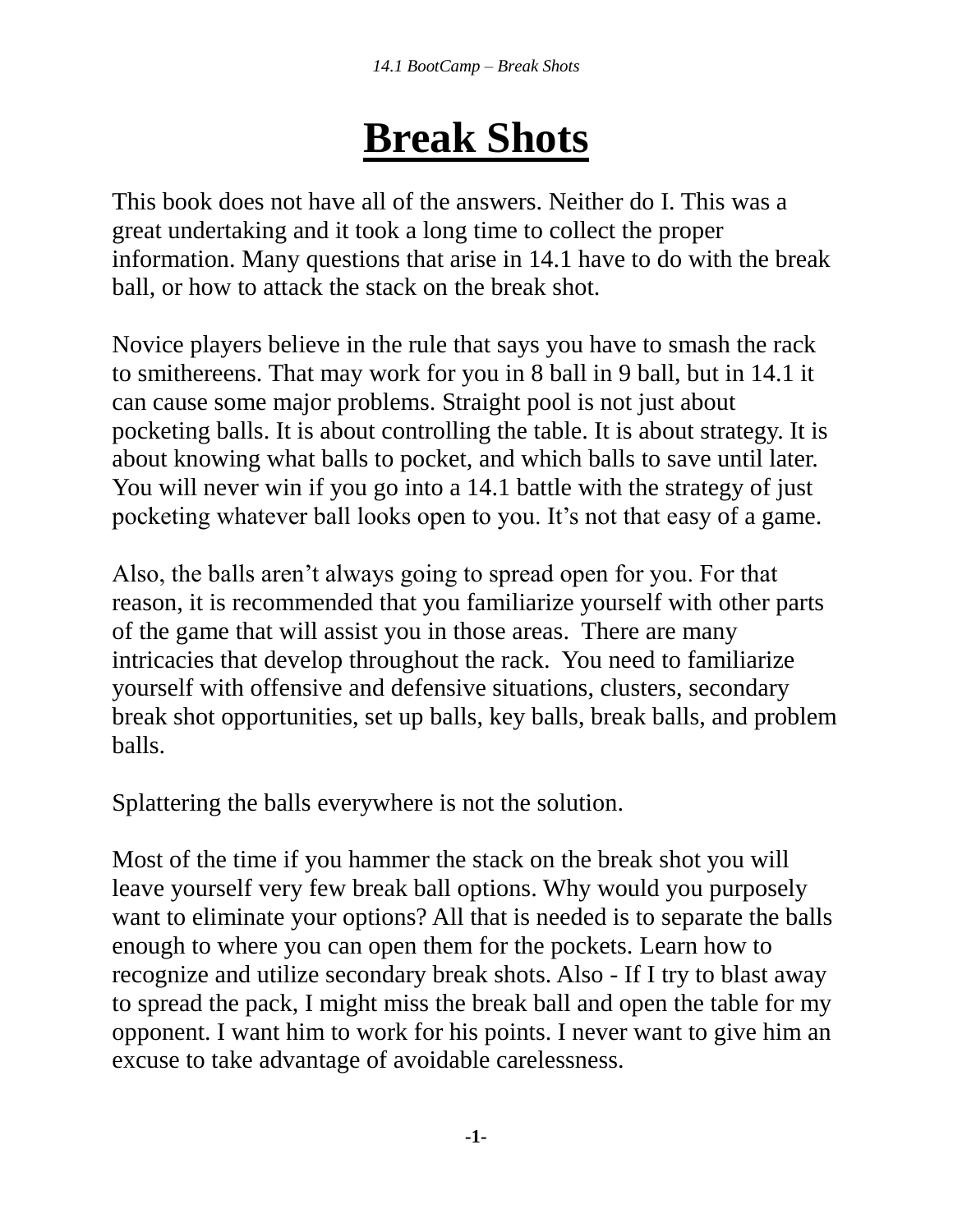When pocketing the break ball, I try not to send any of the balls past the side pockets. I don't hit them hard at all. I merely try to move them enough so that they aren't touching each other. From there, my mission becomes finding an open pocket for each ball.

## **Examining The Break Ball**

Break shots are never going to be perfect or *exactly the same* every single time. It is wise to familiarize yourself with different types of break shots to ensure you are prepared for anything during competition.



You will have to address the cue ball differently for each of the 3 cue ball positions that are in the above diagram. Cue Ball A is located along the *Inside Angle*. Cue Ball B is located along the *Outside Angle.* The Center Cue Ball is *Parallel* with the break ball. The location to the cue ball (in relation to the location of the Break Ball) will determine whether you use follow, draw, center English. I will cover what to do in each situation in the next class, entitled "Break Shots: Rules of Thumb.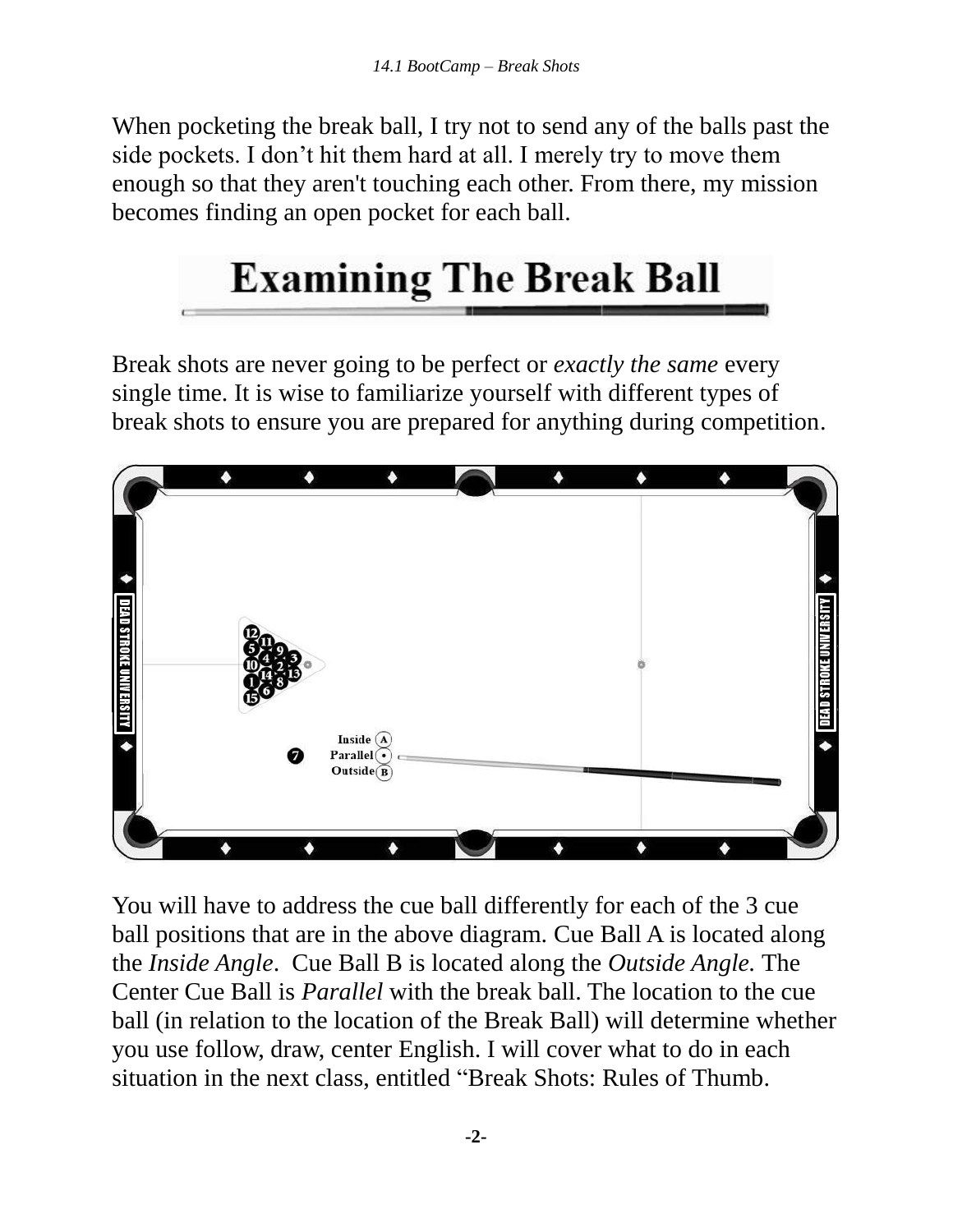## **Zoning In**

To continue your run at the table, you have to learn how to pocket the Break Ball. This is the Achilles' heel for many players. If you are not able to pocket the break ball consistently  $-$  you might want to put this material down until you do.



The above diagram shows 3 cue ball positions that are marked X, Y, & Z. The 15 ball is the break ball, and I have marked it off with a vertical line extending through the ball and up and down the table (the Break Ball Line) – and a horizontal line that extends through the ball – across the table (the Directional Line). This horizontal line extends through the break ball to a point on the stack. You can use the Directional Line as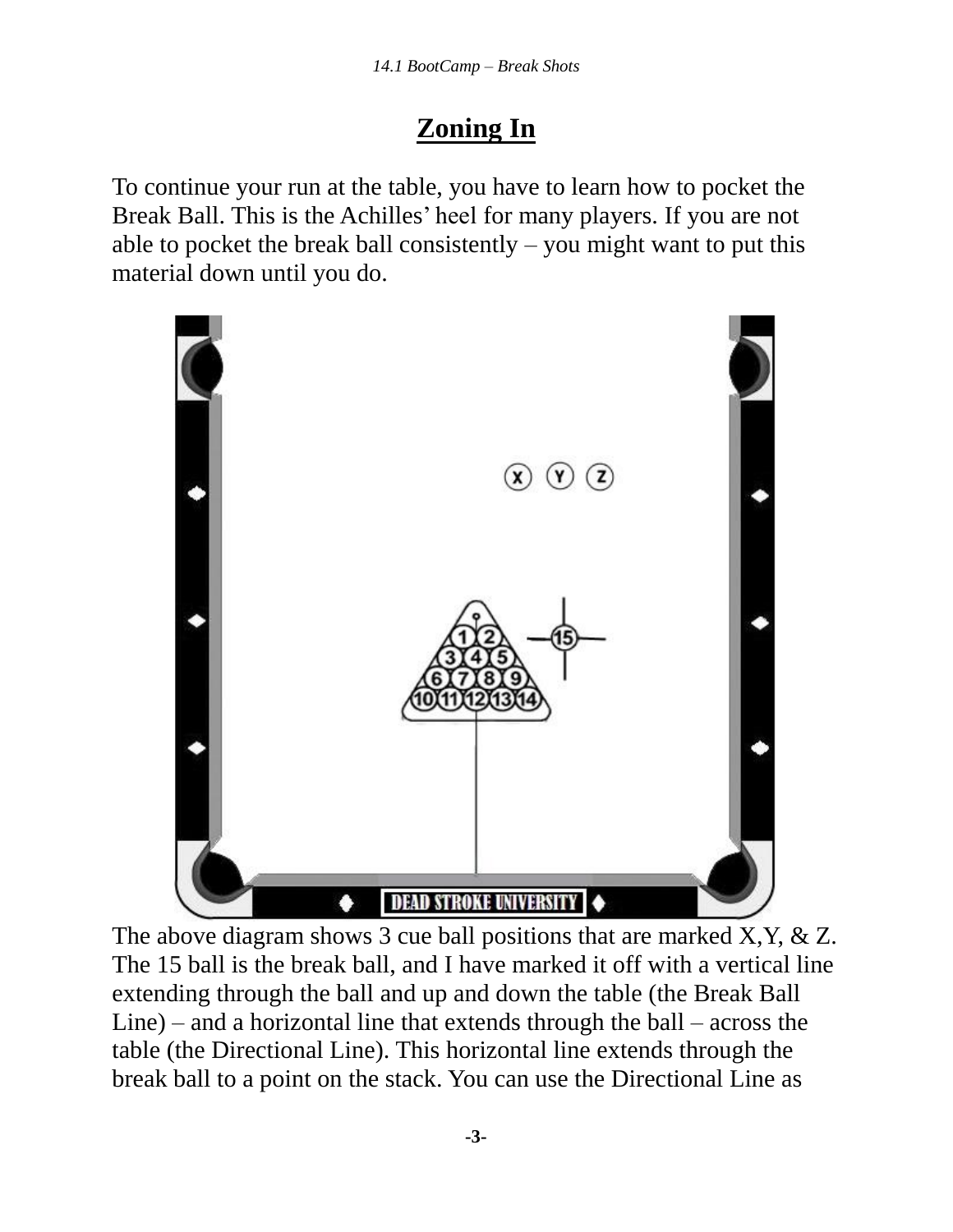reference to guide the cue ball towards the stack.



In the above diagram I have divided the break ball using the Directional Line and the Break Ball Line. Also shown is *The Shot Line*. You can locate the shot line very easily by going directly behind the break ball as if you were going to shoot in into the corner pocket with your cue. After determining the contact point – draw an imaginary line from the contact point through the pocket opening as shown in the diagram. Locating the contact point is extremely important – because to determine whether you will use follow, draw or center on the cue ball – you will have to determine the relationship between the location of the cue ball – the direction of the Shot Line – and the Shot Line's relationship with the Directional Line.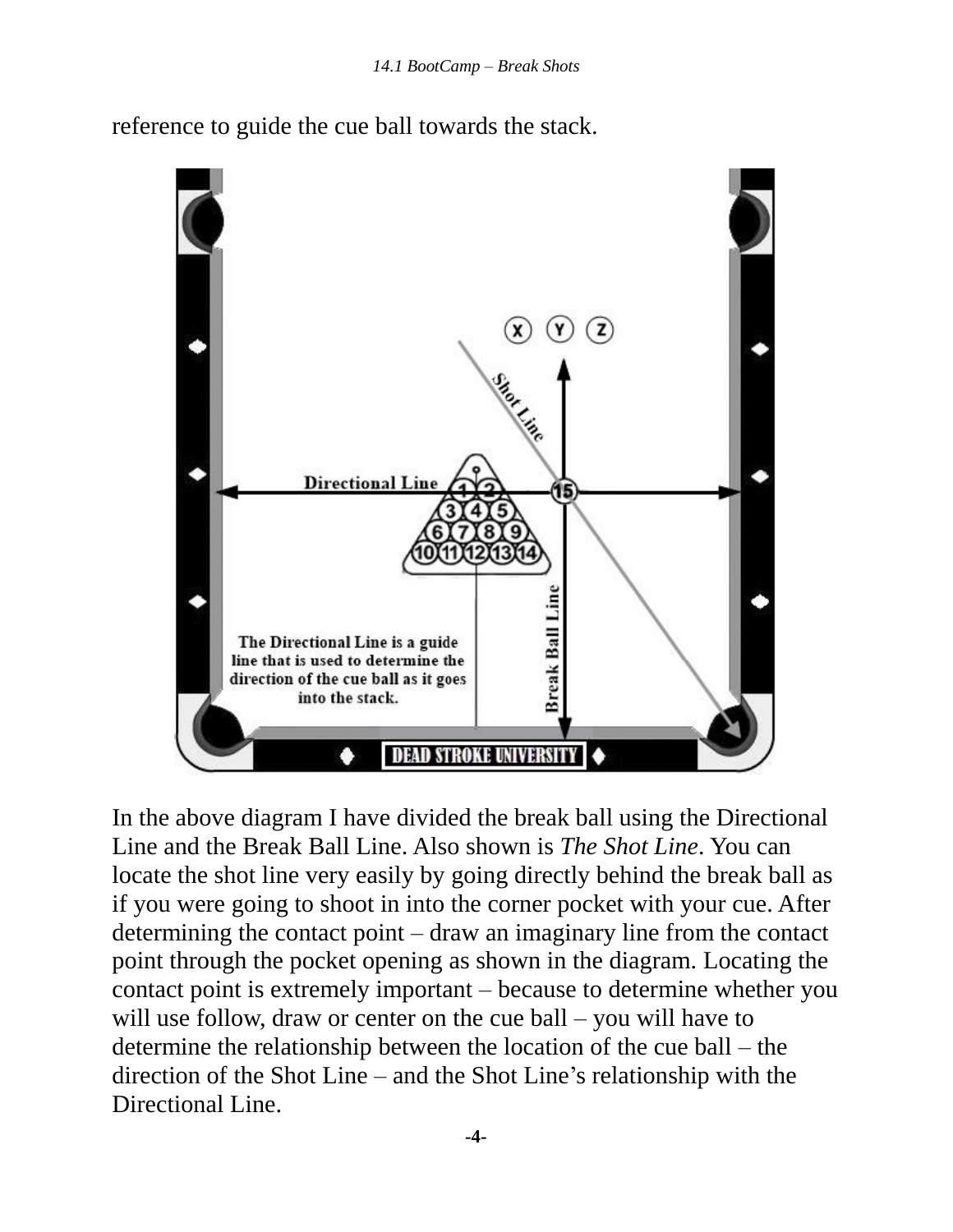## **Pocketing the Ball**

Once we have divided the break ball with the vertical and horizontal lines – we now must determine if we are using follow, stun, or draw English on the cue ball. In the below diagram, I have placed a grey ghost ball at the point of contact on the break ball. If you look a little closer, you will see that the Directional Line extends through the break ball to an exact point in the rack. On this shot, the contact point is above the directional line. If we were shooting from the location of Cue Ball Z – we could use follow to contact the 2 ball along the Directional Line – or – we could use center – or stun English contacting the 2 by guiding it along the tangent line – which would contact in the 2 direct center.

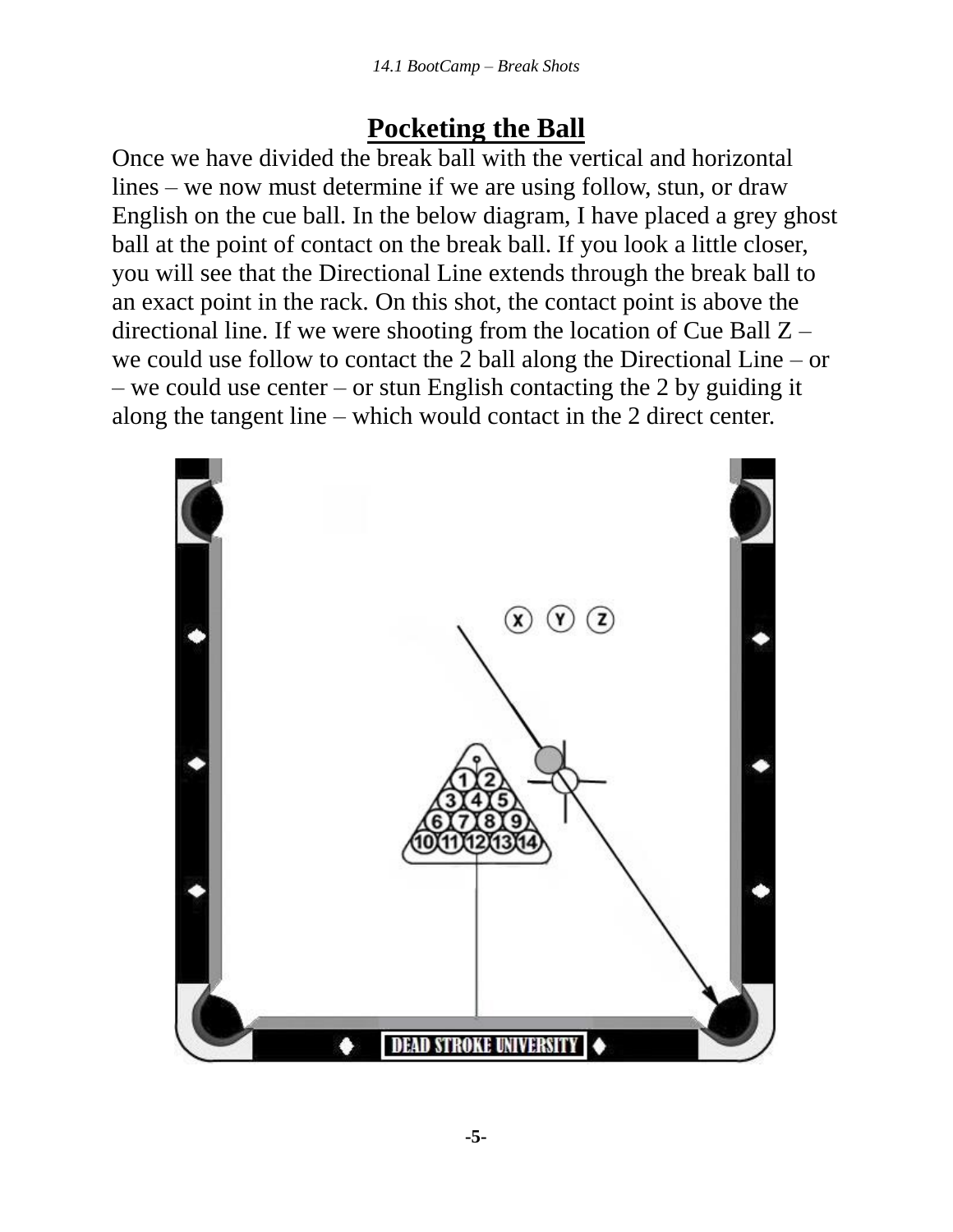

The above diagram shows what English to use for each of the cue balls. Notice that as the angle closes, we move our tip lower on the cue ball. As the angle opens, we move the tip up the cue ball.

Every situation is different – but this is a general rule for most situations. Cue ball and break ball position will dictate the variances. Stroke speed is another variable that will affect the direction of the cue ball. If the cue ball is struck too hard – or traveling too fast – then the cue ball will not have time to react after making contact with the break ball. This is why I always recommend initially visualizing every shot in slow motion. Once you can see what the ball needs to do in slow motion, you slowly increase the speed and directly apply what you have rehearsed during your visualization.